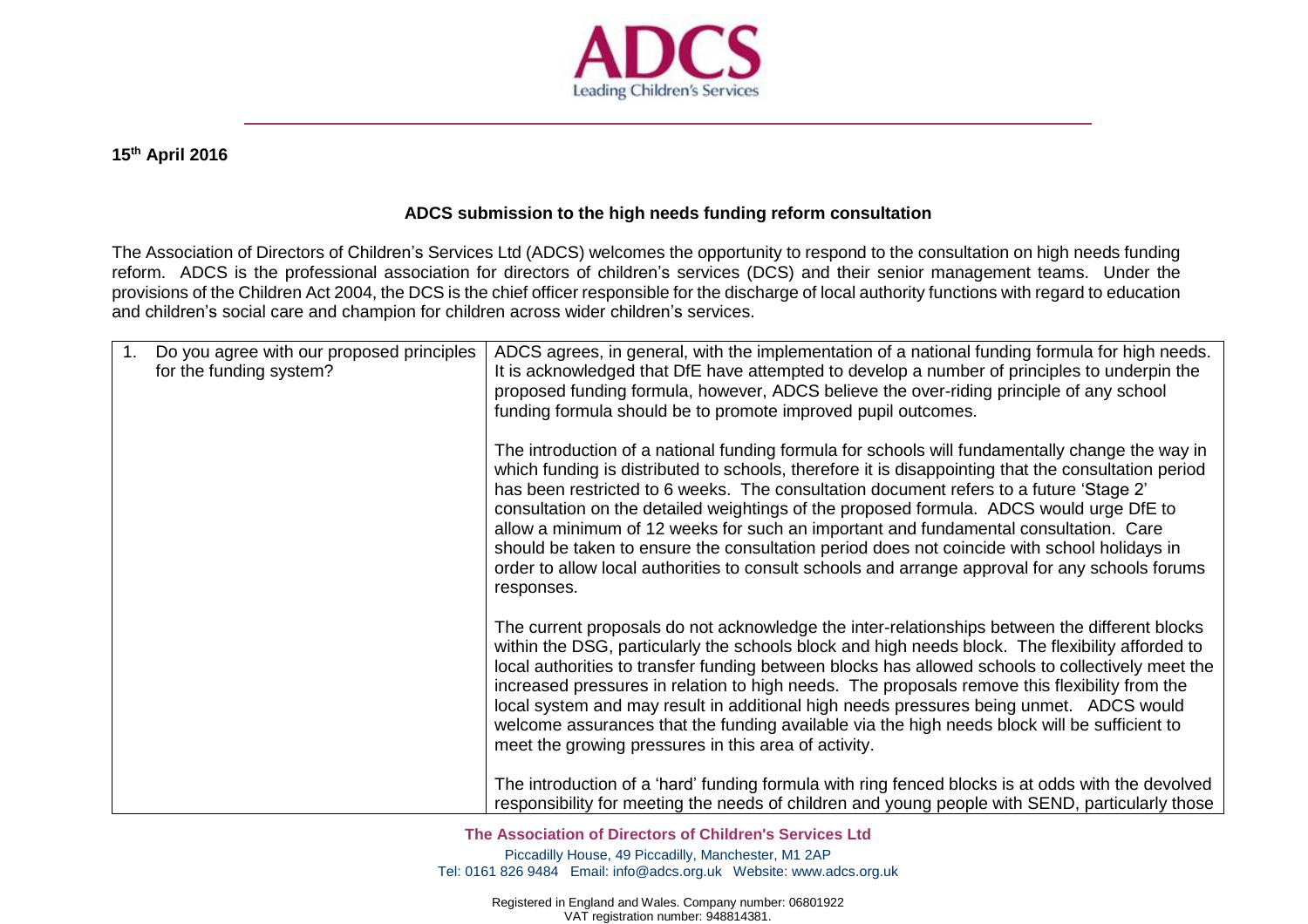|                                                                                     | with social, emotional and mental health needs. Decisions about placements and provision<br>should be taken with young people and their parents and the balance between inclusive<br>provision in mainstream or specialist/alternative provision (special school or PRU) will be<br>constrained by the hard barrier between the schools and high needs blocks. ADCS would<br>expect to see further consideration of this issue as part of the Equality Impact Assessment prior<br>to confirmation of any national schools funding formula and reforms of the high needs block.<br>ADCS welcomes the availability of £200m capital to secure additional capacity however further<br>clarity is needed as to how this funding can be accessed and utilised. The revenue<br>implications of capital funding for new places must also be recognised.<br>ADCS would urge DfE to develop a mechanism for keeping any new high needs formula, the<br>data used for this and the overall funding quantum under review and would welcome the<br>opportunity to take part in such a forum.<br>As with the national schools funding formula, ADCS would urge DfE to limit the ability of Multi |
|-------------------------------------------------------------------------------------|-------------------------------------------------------------------------------------------------------------------------------------------------------------------------------------------------------------------------------------------------------------------------------------------------------------------------------------------------------------------------------------------------------------------------------------------------------------------------------------------------------------------------------------------------------------------------------------------------------------------------------------------------------------------------------------------------------------------------------------------------------------------------------------------------------------------------------------------------------------------------------------------------------------------------------------------------------------------------------------------------------------------------------------------------------------------------------------------------------------------------------------------------------------------------------------|
|                                                                                     | Academy Trusts (MATS) to move funding between schools within their trust arrangements,<br>especially as top up funding is allocated for a named child. The ability of MATs to redistribute<br>funding amongst their academies is unacceptable and does not align with the principles as<br>outlined within the consultation.                                                                                                                                                                                                                                                                                                                                                                                                                                                                                                                                                                                                                                                                                                                                                                                                                                                        |
|                                                                                     | The consultation proposes that the high needs basic entitlement is allocated using data from<br>the January school census. Based on this proposal, funding for any financial year will be<br>based on pupil data that is 15 months old. For 2017/18, January 2016 data will not take into<br>account any new places which local authorities have funded from September 2016 through to<br>summer term 2017. This presents a significant time lag and could potentially cause difficulties<br>for local authorities who are experiencing rising numbers of children and young people with<br>SEND. As an alternative, the October 2016 census data should be used to determine the<br>basic entitlement. ADCS acknowledges that this data also has limitations as it will not reflect<br>September 2017 increases (7 months effect in the financial year 2017/18) however, occupied<br>places at the start of the 2016/17 academic year will be counted.                                                                                                                                                                                                                             |
|                                                                                     | A significant omission in the consultation document is the importance of financial contributions<br>from health commissioners for medical-related needs. There is wide variation in the<br>contributions made by individual clinical commissioning groups and it would not be fair or<br>transparent if this was not addressed to ensure a level of consistency across the country.                                                                                                                                                                                                                                                                                                                                                                                                                                                                                                                                                                                                                                                                                                                                                                                                 |
| 2. Do you agree that the majority of high<br>needs funding should be distributed to | Local authorities have the statutory responsibility to assess the needs of children and young<br>people with SEND and to secure the provision of services to meet identified need. As the                                                                                                                                                                                                                                                                                                                                                                                                                                                                                                                                                                                                                                                                                                                                                                                                                                                                                                                                                                                           |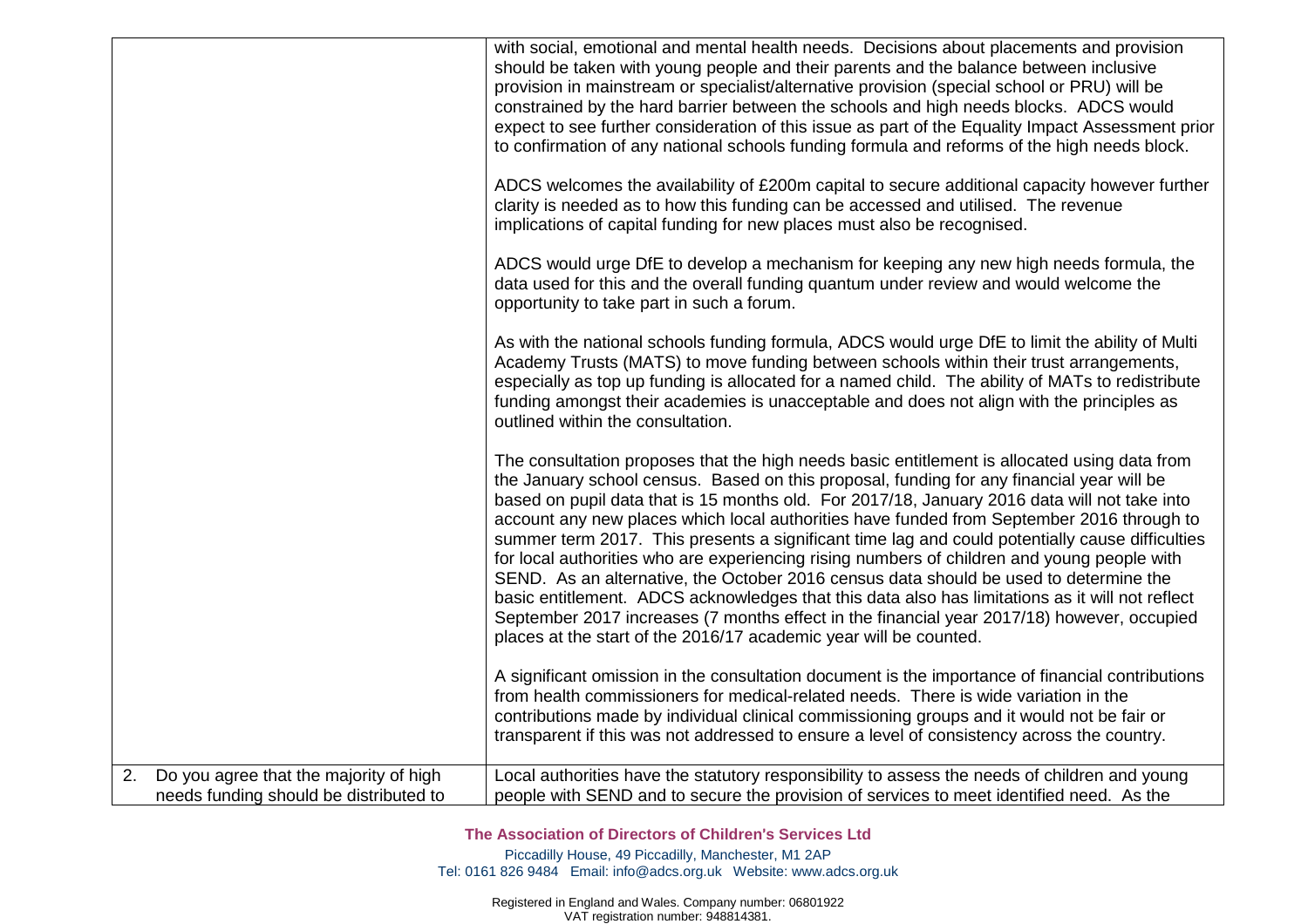|    | local authorities rather than directly to<br>schools and other institutions?                                                                    | commissioners of such services, local authorities must be responsible for the resources to<br>deliver against their responsibilities and to enable the objective allocation of resources based<br>on the needs of all children with SEND in an area. Managing high needs funding at a local<br>authority level will allow for the identification of efficiencies due to scale and drive value for<br>money.                                                                                                                                                                                                                                                                                                                                                                                                                                                                                                                                                                                                                                                                                                                                                                 |
|----|-------------------------------------------------------------------------------------------------------------------------------------------------|-----------------------------------------------------------------------------------------------------------------------------------------------------------------------------------------------------------------------------------------------------------------------------------------------------------------------------------------------------------------------------------------------------------------------------------------------------------------------------------------------------------------------------------------------------------------------------------------------------------------------------------------------------------------------------------------------------------------------------------------------------------------------------------------------------------------------------------------------------------------------------------------------------------------------------------------------------------------------------------------------------------------------------------------------------------------------------------------------------------------------------------------------------------------------------|
| 3. | Do you agree that the high needs formula<br>should be based on proxy measures of<br>need, not the assessed needs of children<br>& young people? | Proxy measures of need may be appropriate when considering low level, high incidence needs<br>however, such measures are not appropriate when dealing with complex, high level needs.<br>Proxy measures will not adequately reflect costs which are driven by the unique needs of the<br>individual child which the EHC planning process aims to identify. There are also individual<br>features in some areas such as specialist hospitals which cause higher levels of special school<br>provision for very high cost and complex needs and this should be recognised in any formulaic<br>approach.<br>DfE must be clear about the types of need the high needs block should fund, particularly in                                                                                                                                                                                                                                                                                                                                                                                                                                                                        |
|    |                                                                                                                                                 | relation to health/ medical needs. This will be key to developing any appropriate proxy<br>measures for the lower levels of need.<br>ADCS would welcome the opportunity to work with the DfE to consider appropriate evidence                                                                                                                                                                                                                                                                                                                                                                                                                                                                                                                                                                                                                                                                                                                                                                                                                                                                                                                                               |
|    |                                                                                                                                                 | based proxy measures and alternative approaches for allocating funding for high cost complex<br>cases.                                                                                                                                                                                                                                                                                                                                                                                                                                                                                                                                                                                                                                                                                                                                                                                                                                                                                                                                                                                                                                                                      |
| 4. | Do you agree with the basic factors<br>proposed for a new high needs formula to<br>distribute funding to local authorities?                     | In general, ADCS welcomes the proposed factors for the high needs formula, however, the<br>weightings afforded to each factor will be crucial. ADCS would like to highlight a number of<br>concerns.                                                                                                                                                                                                                                                                                                                                                                                                                                                                                                                                                                                                                                                                                                                                                                                                                                                                                                                                                                        |
|    |                                                                                                                                                 | ADCS would reiterate the comments made in the national schools funding formula consultation<br>response regarding the proposed deprivation factor as part of a national funding formula.<br>ADCS would support a deprivation factor that considered both pupil and area level measures,<br>however consideration must be given to the balance between the two factors. FSM has been<br>acknowledged as an appropriate proxy for deprivation, being simple and having a strong<br>correlation with disadvantage. However, the introduction of universal infant free school meals<br>has created some issues in identifying those pupils who would previously have been eligible,<br>this will suppress FSM data and affect some areas disproportionately. Consideration needs to<br>be given as to how IDACI can be updated on a more regular basis, or an alternative area<br>measure used. At present, updates on a five year basis are insufficient and can result in<br>significant changes in funding due to the substantial shifts that can take place over that time<br>period. This does not support the principle of creating a funding system that is predictable. |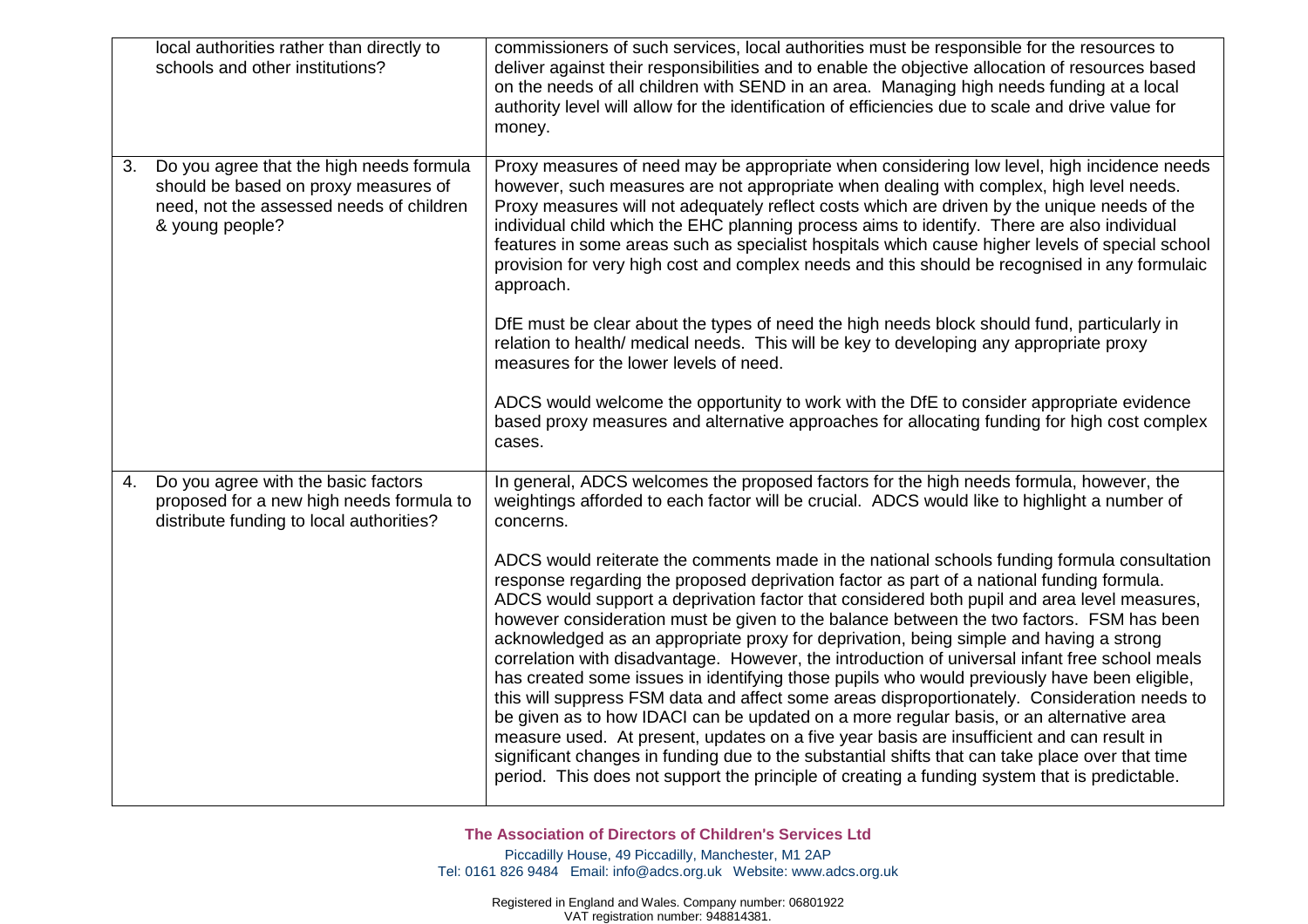|    |                                                                                                                                                                                                              | Including a population factor based on the number of children and young people in the 2 to 18<br>age range does not accurately reflect the cohort of children and young people who access<br>support via the high needs block. Any population factor applied should reflect the population of<br>children and young people from birth up to the age of 25 to reflect the government's SEND<br>reforms. The weighting allocated to the population factor will be important. The consultation<br>document refers to a 'substantial' population factor, this potentially risks funding being skewed<br>towards large populations of children and young people rather than being targeted to need.<br>The children not in good health population census data is only updated on a ten yearly cycle<br>therefore provides extremely unreliable data. Is there potential for DfE to work with other<br>government departments to explore the possibility of using more up to date data. Again, any<br>data set must reflect children and young people aged $0 - 25$ .<br>The basic entitlement for pupils in special schools, special academies and post-16 institutions |
|----|--------------------------------------------------------------------------------------------------------------------------------------------------------------------------------------------------------------|--------------------------------------------------------------------------------------------------------------------------------------------------------------------------------------------------------------------------------------------------------------------------------------------------------------------------------------------------------------------------------------------------------------------------------------------------------------------------------------------------------------------------------------------------------------------------------------------------------------------------------------------------------------------------------------------------------------------------------------------------------------------------------------------------------------------------------------------------------------------------------------------------------------------------------------------------------------------------------------------------------------------------------------------------------------------------------------------------------------------------------------------------------------------|
|    |                                                                                                                                                                                                              | should be £10,000 in line with the requirement to provide this level of place-led funding to<br>institutions.                                                                                                                                                                                                                                                                                                                                                                                                                                                                                                                                                                                                                                                                                                                                                                                                                                                                                                                                                                                                                                                      |
| 5. | We are not proposing to make any<br>changes to the distribution of funding for<br>hospital education, but welcome views as<br>we continue working with representatives<br>of this sector on the way forward. | ADCS would welcome the opportunity to be involved in any work DfE initiate to consider how<br>best to distribute funding for hospital education. The use of hospital schools varies significantly<br>and it will be important that such variations are fully understood before any changes are<br>recommended.                                                                                                                                                                                                                                                                                                                                                                                                                                                                                                                                                                                                                                                                                                                                                                                                                                                     |
| 6. | Which methodology for the area cost<br>adjustment do you support?                                                                                                                                            | As with the national schools funding formula, ADCS would support the use of the hybrid<br>methodology.                                                                                                                                                                                                                                                                                                                                                                                                                                                                                                                                                                                                                                                                                                                                                                                                                                                                                                                                                                                                                                                             |
| 7. | Do you agree that we should include a<br>proportion of 2016-17 spending in the<br>formula allocations of funding for high<br>needs?                                                                          | ADCS welcomes the proposal to include a proportion of 2016/17 spending in the formula<br>allocations. However, figures will be based on planned use of DSG across the blocks rather<br>than actual spend. Due to the flexibility afforded to DSG under the current system, planned<br>use of DSG at the start of the financial year and actual spend can be significantly different.                                                                                                                                                                                                                                                                                                                                                                                                                                                                                                                                                                                                                                                                                                                                                                               |
| 8. | Do you agree with our proposal to protect<br>local authorities' high needs funding<br>through an overall minimum funding<br>guarantee?                                                                       | A minimum funding guarantee is essential to ensure that the transition to any new system<br>takes place in a measured and managed way and does not disrupt the education of the most<br>vulnerable pupils.                                                                                                                                                                                                                                                                                                                                                                                                                                                                                                                                                                                                                                                                                                                                                                                                                                                                                                                                                         |
| 9. | Given the importance of schools'<br>decisions about what kind of support is<br>most appropriate for their pupils with SEN,<br>working in partnership with parents, we                                        | As the all-academy agenda is driven forward, it may be appropriate to develop national<br>guidelines on what schools should offer their pupils prior to top-up funding being made<br>available. National guidelines on the expectations of mainstream schools, particularly in<br>respect of SEND provision, but also arrangements for vulnerable children and those with                                                                                                                                                                                                                                                                                                                                                                                                                                                                                                                                                                                                                                                                                                                                                                                          |

**The Association of Directors of Children**'**s Services Ltd**

Piccadilly House, 49 Piccadilly, Manchester, M1 2AP Tel: 0161 826 9484 Email: [info@adcs.org.uk](mailto:info@adcs.org.uk) Website: [www.adcs.org.uk](http://www.adcs.org.uk/)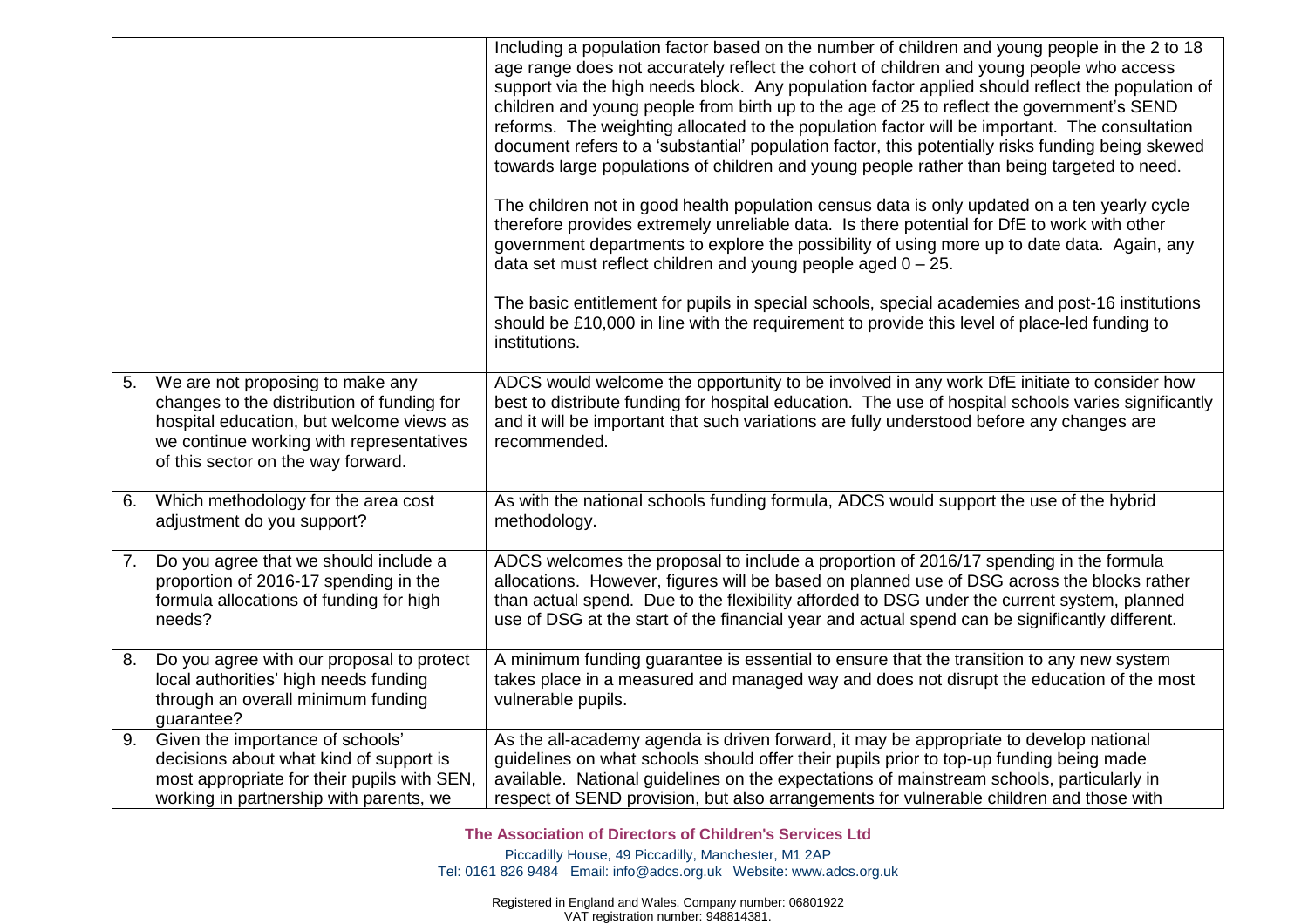| welcome views on what should be<br>covered in any national guidelines on<br>what schools offer for their pupils with<br>SEN & disabilities.                                                                                                                                                                                                                                                                                                                                      | challenging behavior, will help schools and local authorities work together in the best interests<br>of children and help mitigate the risk that demands on the high needs budget exceed funding.                                                                                                                                                                                                                                                                                                                                                                                                                                                                                                                                                                                                                                                                                                                                                                                                                                                                                                                                                                                                                                                                                                                                                                                                                                                                                                                                                                                           |
|----------------------------------------------------------------------------------------------------------------------------------------------------------------------------------------------------------------------------------------------------------------------------------------------------------------------------------------------------------------------------------------------------------------------------------------------------------------------------------|---------------------------------------------------------------------------------------------------------------------------------------------------------------------------------------------------------------------------------------------------------------------------------------------------------------------------------------------------------------------------------------------------------------------------------------------------------------------------------------------------------------------------------------------------------------------------------------------------------------------------------------------------------------------------------------------------------------------------------------------------------------------------------------------------------------------------------------------------------------------------------------------------------------------------------------------------------------------------------------------------------------------------------------------------------------------------------------------------------------------------------------------------------------------------------------------------------------------------------------------------------------------------------------------------------------------------------------------------------------------------------------------------------------------------------------------------------------------------------------------------------------------------------------------------------------------------------------------|
| 10. We are proposing that mainstream<br>schools with special units receive per<br>pupil amounts based on a pupil count that<br>includes pupils in the units, plus funding of<br>£6,000 for each of the places in the unit,<br>rather than £10,000 per place. Do you<br>agree with the proposed change to the<br>funding of special units in mainstream<br>schools?                                                                                                               | Yes, this will make the system simpler.                                                                                                                                                                                                                                                                                                                                                                                                                                                                                                                                                                                                                                                                                                                                                                                                                                                                                                                                                                                                                                                                                                                                                                                                                                                                                                                                                                                                                                                                                                                                                     |
| 11. We therefore welcome, in response to this<br>consultation, examples of local authorities<br>that are centrally retaining funding in a<br>strategic way to overcome barriers to<br>integration and inclusion. We would be<br>particularly interested in examples of<br>where this funding has been allocated on<br>an 'invest-to-save' basis, achieving<br>reductions in high needs spending over<br>the longer term. We would like to publish<br>any good examples received. | Bury Council has established an early years high needs protocol to ensure support and<br>interventions can be provided at the earliest stage in a child's education. The protocol is<br>overseen by an early years high needs panel which includes SEN, health, and early years<br>professionals who assess individual circumstances and agree the support measures that can<br>be applied. This aims to ensure appropriate access and inclusion for eligible children into early<br>years provision, with regard to health support already offered to the child and their parents in<br>their home, and also supports the costs of specialist seating where required in the early years<br>settings.<br>Lincolnshire County Council employ a group of interim headteachers - they are managed<br>through the Council and provide interim leadership into schools when schools lack leadership<br>capacity for a variety of reasons. The team mainly work in Lincolnshire's most challenging<br>schools and are highly experienced at gaining the trust and confidence of the community and<br>governors very quickly. This group is highly responsive and can go into schools with<br>immediate effect. They are also able undertake complex disciplinary investigations into<br>allegations against headteachers on behalf of governing bodies.<br>Lincolnshire County Council also holds a de-delegated intervention fund on behalf of all<br>primary maintained schools. The fund is used to drive up improvement in schools where it has<br>been identified improvements are required. |
| 12. We welcome examples of where centrally<br>retained funding is used to support<br>schools that are particularly inclusive and                                                                                                                                                                                                                                                                                                                                                 | Where there are schools with disproportionate numbers of pupils with high needs, Bury Council<br>is able to provide an additional 'volume' top-up from the retained funding. This is particularly<br>necessary where these schools have relatively good attainment and where the pupils on roll do                                                                                                                                                                                                                                                                                                                                                                                                                                                                                                                                                                                                                                                                                                                                                                                                                                                                                                                                                                                                                                                                                                                                                                                                                                                                                          |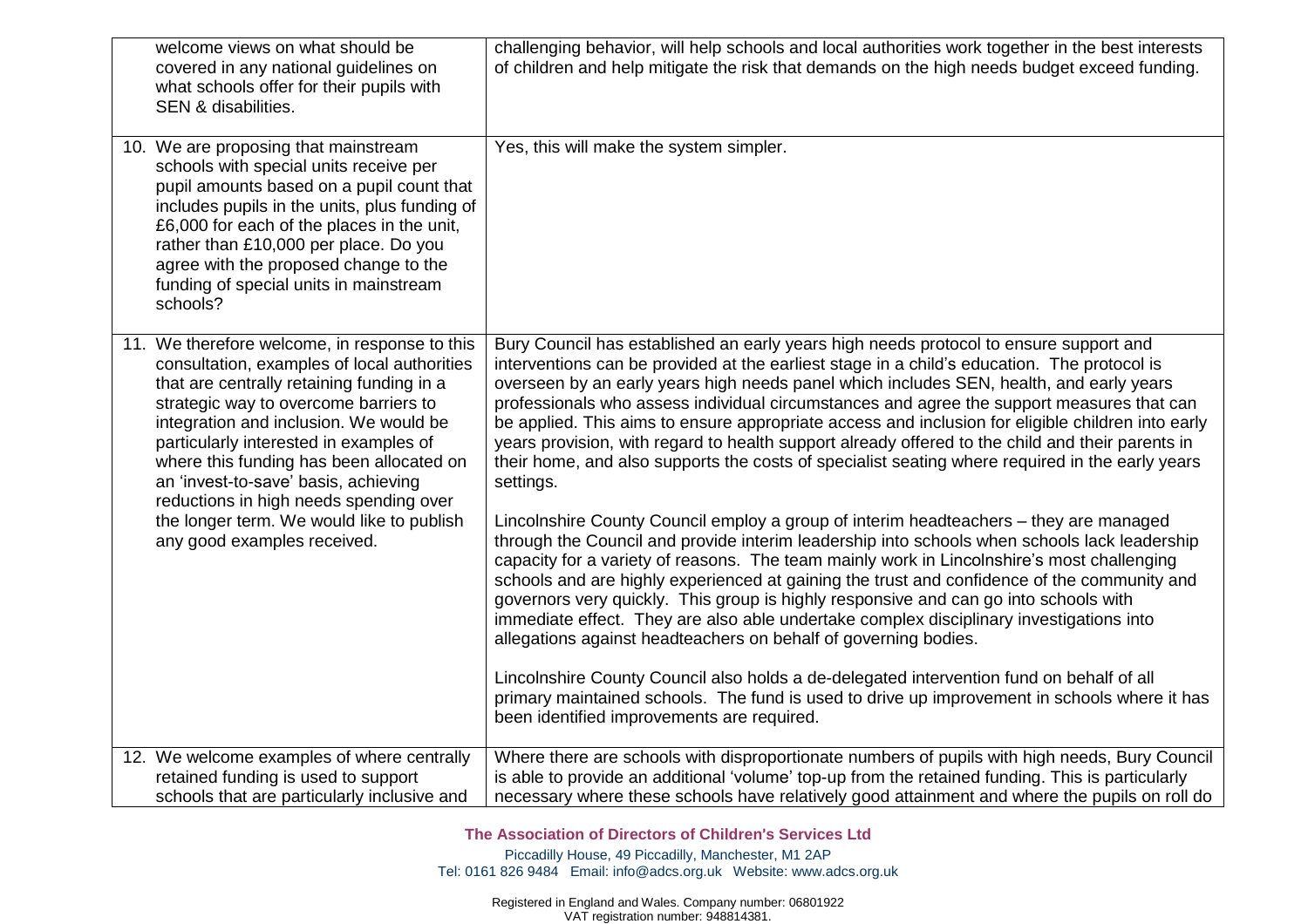| have a high proportion of pupils with<br>particular types of SEN, or a<br>disproportionate number of pupils with<br>high needs.                                                                                     | not live in the most deprived areas, thus resulting in the school receiving insufficient delegated<br>funding through the schools formula. Bury also has well established outreach provision<br>delivered by its special school and PRU which aims to help mainstream schools develop their<br>inclusivity for pupils with SEN and behavioural difficulties through collaboration.<br>Ealing Council has an SEN support fund for schools with a disproportionate number of pupils<br>with high needs, £583,000 is allocated through this fund. Funding is provided from the high<br>needs block to support schools with a disproportionately high number of children with SEN<br>statements or education, health and care plans. A school will be eligible for support if: |
|---------------------------------------------------------------------------------------------------------------------------------------------------------------------------------------------------------------------|----------------------------------------------------------------------------------------------------------------------------------------------------------------------------------------------------------------------------------------------------------------------------------------------------------------------------------------------------------------------------------------------------------------------------------------------------------------------------------------------------------------------------------------------------------------------------------------------------------------------------------------------------------------------------------------------------------------------------------------------------------------------------|
|                                                                                                                                                                                                                     | The number of statements on the October school census is greater than 1.5% for a<br>$\bullet$<br>primary school or 2% for a high school; or                                                                                                                                                                                                                                                                                                                                                                                                                                                                                                                                                                                                                                |
|                                                                                                                                                                                                                     | The total cost of the first £6,000 of each statement exceeds 21% for primary school or<br>$\bullet$<br>24% for a high school of its provisional SEN budget                                                                                                                                                                                                                                                                                                                                                                                                                                                                                                                                                                                                                 |
|                                                                                                                                                                                                                     | Funding is determined by whichever option provides the highest level of support. The total<br>funding is capped to no more than allocated for 2015/16. The schools Forum has asked that<br>the rules for 2017/18 are reviewed.                                                                                                                                                                                                                                                                                                                                                                                                                                                                                                                                             |
|                                                                                                                                                                                                                     | Lincolnshire has a higher than average rate of exclusions and schools requested additional<br>support to address this issue. Through Lincolnshire County Council they can access additional<br>skills, capacity and capability for pupils at risk of exclusion. Schools agreed to centrally fund a<br>behaviour outreach service to enable them to have access to additional specialist support to<br>address behavioural challenges in young people and to help train school staff in the use of<br>alternative strategies to reduce the number of exclusions.                                                                                                                                                                                                            |
| 13. Do you agree that independent special<br>schools should be given the opportunity to<br>receive place funding directly from the<br>EFA with the balance in the form of top-up<br>funding from local authorities? | There is currently an inequality in the proposals for funding a basic entitlement allocation for<br>every pupil other than those in the independent sector pre-16. It is not clear why this proposal<br>has been put forward. As a result of this proposal, those local authorities who rely on the<br>services of the independent sector will be significantly underfunded. The number of pupils in<br>pre-16 independent schools must also be considered when allocating the basic per pupil<br>funding.                                                                                                                                                                                                                                                                 |
|                                                                                                                                                                                                                     | The ability to opt-in to this method may also create further pressures on the high need block. If<br>some independent special schools choose not to opt in to the £10,000 place led funding, local<br>authorities will have to meet the full cost of a placement from the high needs block instead of<br>providing a top up.                                                                                                                                                                                                                                                                                                                                                                                                                                               |